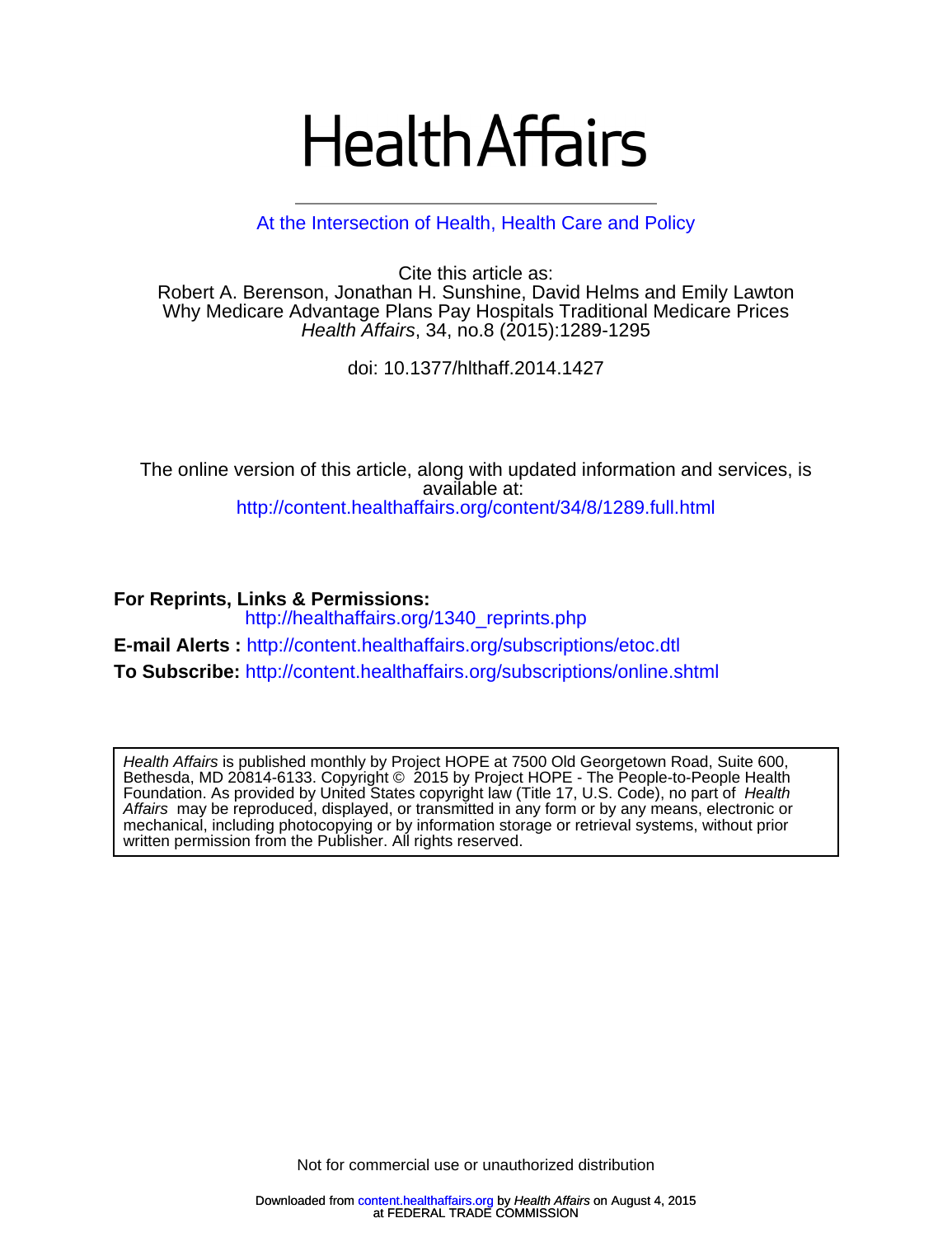By Robert A. Berenson, Jonathan H. Sunshine, David Helms, and Emily Lawton

# Why Medicare Advantage Plans Pay Hospitals Traditional Medicare Prices

DOI: 10.1377/hlthaff.2014.1427 HEALTH AFFAIRS 34, **DOI: 10.1377/hlthaff.2(**<br>HEALTH AFFAIRS 34,<br>NO. 8 (2015): 1289–1295<br>©2015 Project HOPE— The People-to-People Health Foundation, Inc.

### ABSTRACT The policy community generally has assumed Medicare Advantage (MA) plans negotiate hospital payment rates similar to those for commercial insurance products and well above those in traditional Medicare. After surveying senior hospital and health plan executives, we found, however, that MA plans nominally pay only 100–105 percent of traditional Medicare rates and, in real economic terms, possibly less. Respondents broadly identified three primary reasons for near–payment equivalence: statutory and regulatory provisions that limit out-of-network payments to traditional Medicare rates, de facto budget constraints that MA plans face because of the need to compete with traditional Medicare and other MA plans, and a market equilibrium that permits relatively lower MA rates as long as commercial rates remain well above the traditional Medicare rates. We explored a number of policy implications not only for the MA program but also for the problem of high and variable hospital prices in commercial insurance markets.

Robert A. Berenson

(RBerenson@urban.org) is an Institute Fellow at the Health Policy Center, Urban Institute, in Washington, D.C.

Jonathan H. Sunshine is president of Sunshine and Associates, in Chevy Chase, Maryland.

David Helms is a senior associate in the Department of Health Policy and Management, Johns Hopkins Bloomberg School of Public Health, in Baltimore, Maryland.

**Emily Lawton** is a research associate at the Health Policy Center, Urban Institute.

F undamental Medicare restructuring,<br>
featuring competition among private<br>
health plans, either with or without<br>
traditional Medicare as a competitor,<br>
has emerged as an important health<br>
policy topic and will likely recei featuring competition among private health plans, either with or without traditional Medicare as a competitor, has emerged as an important health attention from the Republican-controlled Congress.1 Integral to such a policy discussion is the assessment of the cost containment performance of Medicare Advantage (MA) plans compared to traditional Medicare.

MA plans submit bids to offer coverage to Medicare beneficiaries. These bids are based on the plans' estimates of the cost of providing required Medicare Part A, which covers most medically necessary hospital; skilled nursing facility; home health and hospice care; and Part B services, which cover medically necessary services by providers and other services deemed medically necessary, to cover an average beneficiary. The Medicare payment that the MA plans receive is then determined by how these bids

compare to benchmarks, which reflect the maximum amount that Medicare will pay MA plans in a given area.<sup>2</sup> When benchmarks exceed bids the usual situation—MA plans are able to offer additional benefits with the extra payments. The Medicare Payment Advisory Commission (MedPAC) uses MA plan bid projections as a proxy for cost to annually compare the Medicare program's projected MA spending with projected traditional Medicare spending. MedPAC's most recent estimate for 2015 bids found that for all MA plans, bids were 94 percent of traditional Medicare spending.<sup>3</sup>

It is known that MA plan costs for administration and profit are approximately 11–13 percent of plans' total costs of providing benefits to Medicare beneficiaries compared to traditional Medicare administrative costs of 1.5–5.0 percent of the total program budget. $4-7$  However, much less is known about how MA plans and traditional Medicare compare on prices paid to providers and on service use, the main factors that deter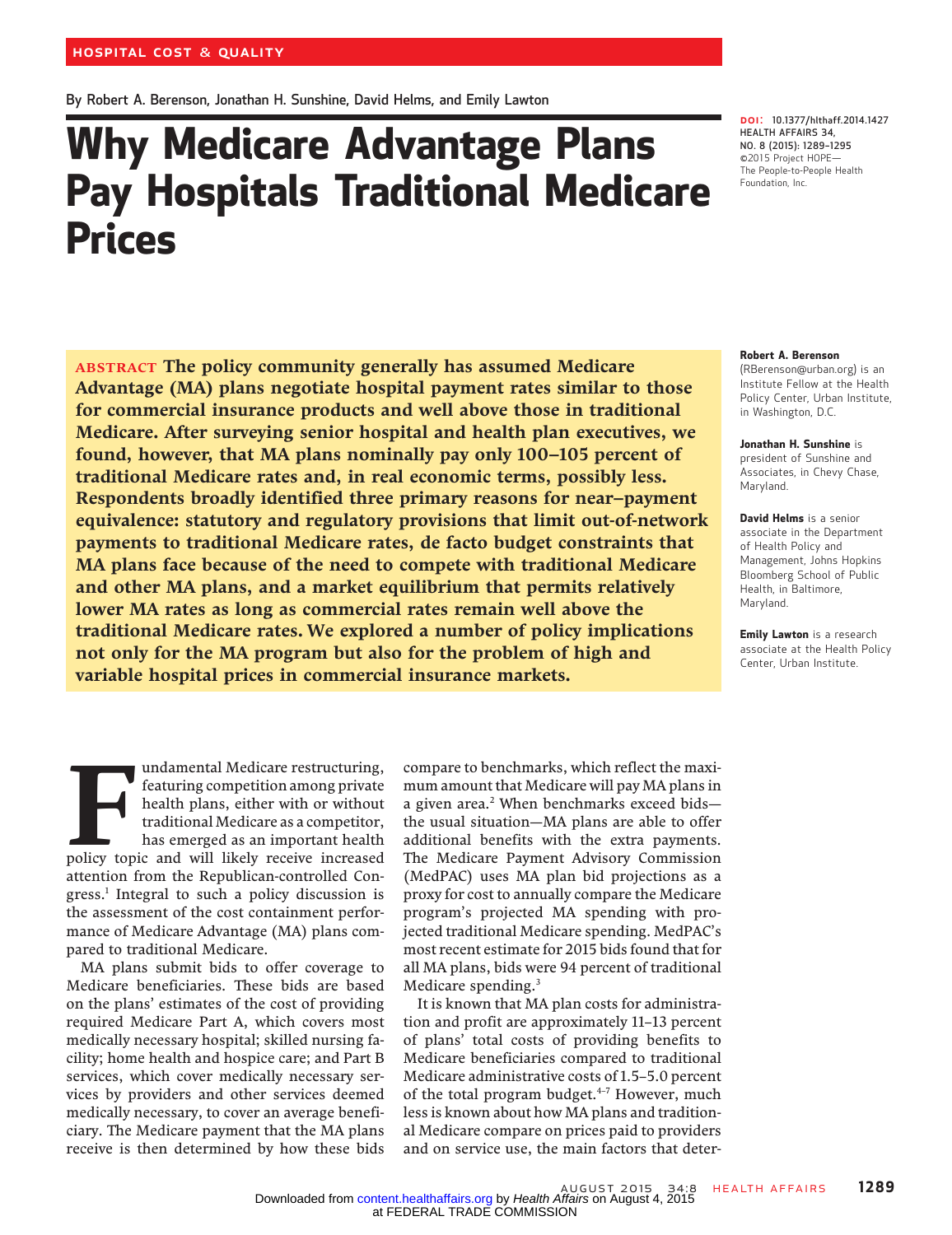mine total spending for MA plans. In fact, a number of policy analysts, including the lead author of this article, had assumed that MA plans were subject to the same market dynamics that result in commercial insurers' paying nationally about 40 percent higher prices than traditional Medicare prices for hospital services.<sup>4,8,9</sup>

Recently, research has suggested that MA plans actually pay at or near traditional Medicare levels for both inpatient and outpatient hospital services,<sup>10-12</sup> instead of the substantially higher commercial insurance rates. In a recent analysis, the Congressional Budget Office (CBO) reported that provider payment rates for MA enrollees are similar to those that Medicare pays for traditional Medicare patients' care, even though providers receive higher amounts from the same payers for the same services for nonelderly patients in their commercial plans. The CBO noted that the "exact cause of the difference is not known."11(p39)

By interviewing contracting experts at both MA plans and hospitals, we sought to understand the negotiating dynamics between MA plans and hospitals, first to confirm that MA plans do pay hospitals at or near traditional Medicare payment rates and then to explain why.We also sought to understand other aspects of contract negotiations between MA plans and hospitals that might provide insight about Medicare restructuring proposals designed to reduce Medicare program spending.

Through these interviews, we found with rare exception, in our sample of MA plans and hospitals, that MA inpatient and outpatient prices were at or slightly above traditional Medicare payment levels and that the cited explanations for these much-lower-than-commercial payment rates included Medicare statute [section 1866(a) (1)(o) of the Social Security Act], de facto budget constraints, and market equilibrium related to how insurance markets historically work across different product lines. We then present other findings, including the view expressed by some of the hospitals in our sample that in economic terms, MA plans pay less than 100 percent of Medicare levels, despite paying nominal prices at about traditional Medicare levels.We conclude by reviewing the policy implications both for the debate over Medicare restructuring and for the problem of high and variable hospital prices in commercial insurance markets.

#### Study Data And Methods

Methods We conducted structured, hour-long interviews with senior personnel from ten independent hospitals or hospital systems and eleven health plans. The telephone interviews were conducted between February and October 2014. Before these formal interviews, we conducted six semistructured interviews with experts with broad knowledge of the field, to enhance our understanding of Medicare Advantage plan and hospital contracting. These and other experts directed us to senior hospital and health plan personnel who were especially knowledgeable about our study topic, whom we then formally interviewed.

Because MA plan and hospital contracting dynamics may differ by organization characteristics, including size and organization type and by variations in market dynamics, our sample was designed to include respondents from different geographic areas and various sizes and types of hospitals and hospital systems and MA health plans. These variations in respondent characteristics include a range of health plans that differ in their number of lines of business, including Medicare, commercial, and Medicaid insurance products. In addition, we sought diversity in the total and relative sizes of their MA business lines compared to the rest of their product lines and the size of their MA business compared to that of competitors in their area. Our sample also included hospitals that differed in their payer mix and their overall market share within their service area.

The interview protocol permitted respondents not only to comment on the contracting experience of their own organizations but also to reflect on market dynamics in general and on their experiences in other organizations and other markets. The twenty-nine-item interview protocols—one protocol for hospitals and another one for health plans—were approved by the Urban Institute's Institutional Review Board and are available from this article's corresponding author. Interviews were conducted by a senior member of the project team. They were recorded and transcribed verbatim. To promote candor, interviewees were guaranteed confidentiality as to their and their organization's identity. The interview responses were analyzed in Microsoft Excel and were supplemented by a reading of the interview transcripts as a double check on the determination of key findings.

#### Interviewee And Organization Characteristics

▸ HOSPITALS: For the most part, the interviewees from hospitals were chief financial officers. The sample included two solo hospitals and eight hospital systems ranging in size from a few hospitals to multiple dozens of hospitals. Interviewees included for-profit and nonprofit systems, one public hospital, and more than one system with an academic health center. Some hospital systems have facilities in more than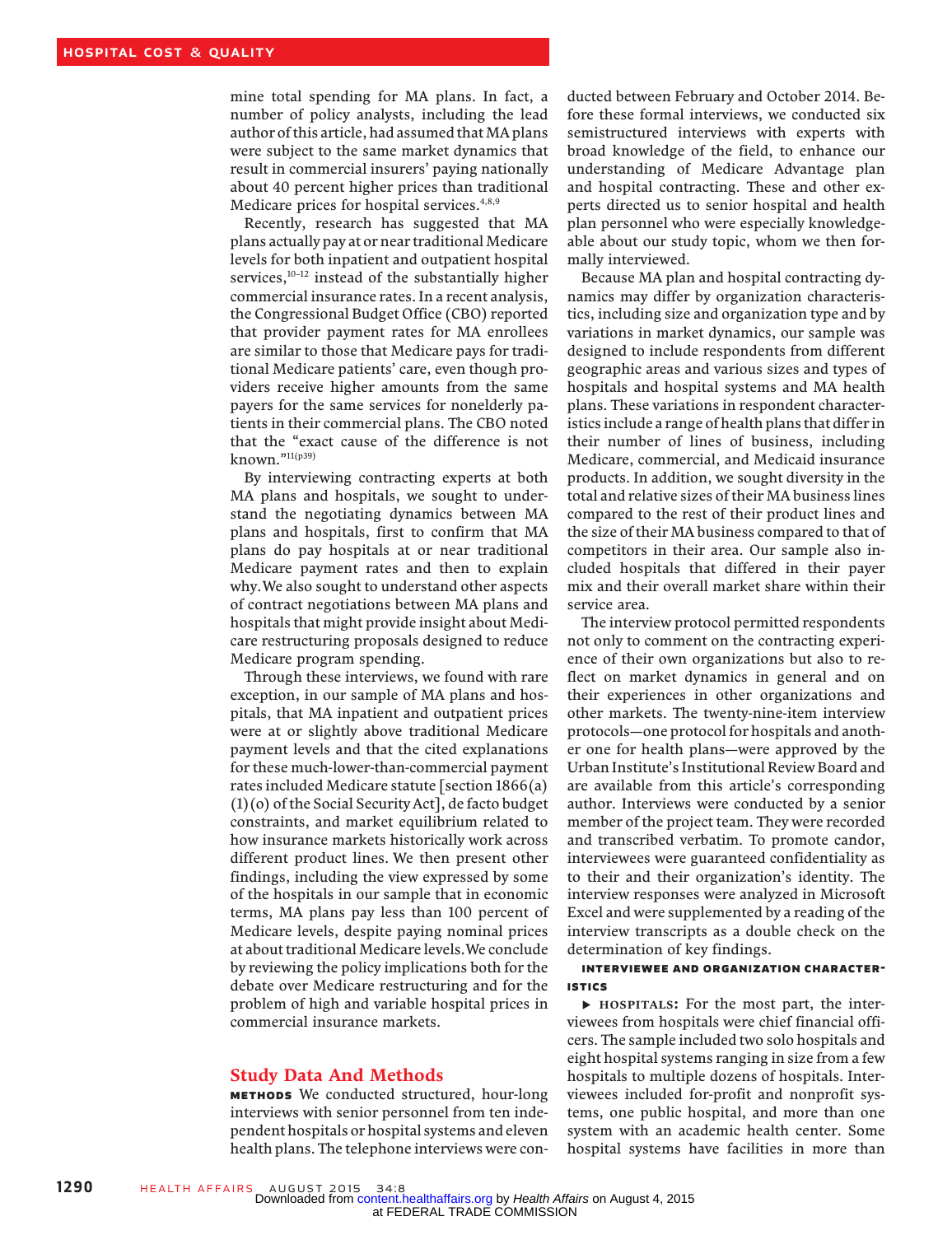one of the four US census regions (Northeast, Midwest, South, and West). All four regions were represented, each by at least three interviewees.

Estimates of the percentage of all Medicare patients in a hospital system who were MA patients ranged from 15 percent (approximately half the national average) for one system to approximately two-thirds for another. About half of the sampled hospital organizations had an ownership interest in a health plan, and a number of the other hospital organizations were currently developing a health plan. Hospitals typically have contracts with a variety of MA plan types, including health maintenance organizations (HMOs), preferred provider organizations (PPOs), and Special Needs Plans.

▸ HEALTH PLANS: Most commonly, the interviewees were the head of provider contracting or network management. Seven of the eleven health plan interviewees represented nonprofit health plans, three of which were Blue Cross and Blue Shield plans. The remaining four health plan interviewees represented large, for-profit plans.With the exception of one health plan that only does Medicare business, the plans have multiple lines of business, including Medicare Advantage, commercial, and, sometimes, Medicaid. The plans'MA line of business ranged from very small to a substantial portion of their overall business. The plans also ranged from dominant payers in their given market area to those with a small market presence of only a few thousand people. The geographic areas these health plans covered ranged from a single area in one state to covering most of the United States. In each census region, at least three of the interviewed health plans were active.

Among the health plans we included, it was uncommon for a hospital system to have a direct ownership interest in the given health plan. The MA plans ranged from encompassing a small percentage of the total Medicare-covered lives in the area to encompassing a majority. Within the MA product line, health plans typically operate a variety of types of MA plans, including HMOs and local and regional PPOs.

Limitations Our study had several limitations. Our initial objective was to pair this interview study with a quantitative analysis of the MA plan bids submitted to the Centers for Medicare and Medicaid Services (CMS), permitting a direct comparison of contracted MA hospital rates with traditional Medicare rates. Unfortunately, we were not allowed access to the data CMS collects on health plans' proposed bid prices. The principal and inherent limitation of our interview study is that it relies on a small convenience sample. Thus, it might not be fully representative, although all four census regions are covered

and the sample is diverse in other key organization characteristics. Finally, some findings reflect important, non-protocol-based observations from respondents. Because these topics were not part of the protocols, we were not able to obtain views on these topics from the entire sample of interviewees.

#### Study Results

Medicare Advantage Payment Compared To Traditional Medicare Payment With rare exceptions, we found that respondents from MA plans reported that they were currently paying at or slightly more than 100 percent of the traditional Medicare payment for hospital services. Indeed, the most common report, by both hospitals and health plans, was an agreement to pay exactly 100 percent, although the precision in determining "exactly 100 percent" varied, as discussed below. In addition, respondents from almost all remaining health plans said that they were only slightly above 100 percent—typically, in the 101–105 percent range—and were striving, generally successfully, to bring payments down toward 100 percent. Rates above 100 percent were sometimes the case in new MA plans, in which new entrants pay slightly more to "get into the game" with the expectation that rates would subsequently decline. Where MA rates were not exactly at 100 percent, hospital outpatient rates occasionally were paid at a greater percentage above traditional Medicare than inpatient rates.

A few respondents observed that in the relatively recent past, MA contracts sometimes included prices pegged to commercial insurance rates. However, with greater attention accompanying the growth in MA business and because the Affordable Care Act reduces benchmark levels, insurers quickly were able to establish a negotiating strategy to get to the 100 percent traditional Medicare norm. Currently, 110 percent of traditional Medicare seems to be the rate ceiling in markets with powerful hospitals that use "more of their muscle" to get the higher payments, while 100 percent of traditional Medicare is generally the floor, with the majority reporting in the 100–105 percent range.

Consistent with the finding that 100 percent of traditional Medicare is the peg for determining contracted MA rates, we did not find much rate variation within or across geographic areas based on market or other factors. A number of respondents pointed out that negotiations over even a few percentage points' difference in rates sometimes is viewed as important, especially to hospitals. Hospitals with "pretty solid footholds and solid reputations" or rural hospitals with no competition might be positioned to obtain a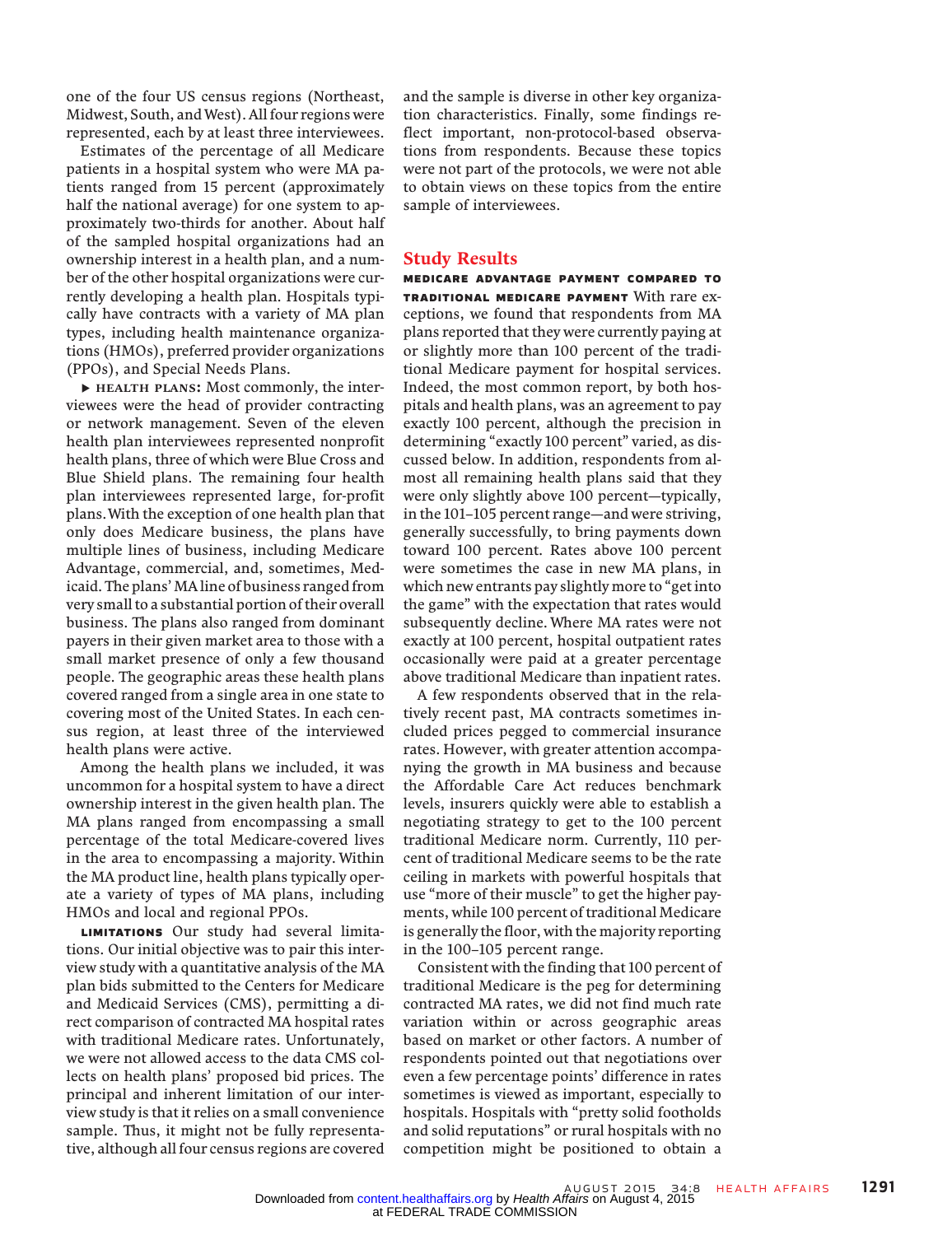price a few percentage points above the traditional Medicare standard. However, MA plans also indicated a willingness to exclude smallpopulation counties from their service areas to avoid paying much more than traditional Medicare levels.

Commercial insurance rates for hospitals are much above those of MA.With one exception of a hospital reporting being paid commercial rates of 105–112 percent of traditional Medicare, commercial rates were reported to be at least 130 percent those of Medicare Advantage. Commercial rates averaging 175 percent, 250 percent, 300 percent, and even 350 percent of the MA rate are cited. These findings are consistent with other literature finding high and highly variable hospital rates negotiated for commercial insurance products.<sup>13,14</sup>

Reasons For 100 Percent Equivalence We asked why hospitals were willing to accept MA payment rates that were very close to traditional Medicare rates although they were successful in obtaining much higher rates from commercial insurers. Respondents often gave multiple reasons, which were not mutually exclusive and often complementary. Overall, the frequently cited reasons can be classified into three categories: regulatory limits, de facto budget constraints, and market equilibrium.

▸ REGULATORY LIMITS: "The MA plan never has to pay more than [traditional] Medicare," said one hospital interviewee. Most prominently mentioned was section 1866 of the Social Security Act and CMS's implementing regulation (42 CFR 422.214) that stipulate that providers must accept payment for out-of-network hospital care for MA plan members at the rate applicable under traditional Medicare. Thus, unlike the situation with commercial insurance, in which hospitals generally can bill patients or their insurer their full charges for out-of-network services, most respondents thought that hospitals have little bargaining power to obtain negotiated rates above 100 percent of traditional Medicare. In practice, this statutory provision means that hospitals can be out of network yet constrained to be paid 100 percent of traditional Medicare, or in network and paid at a negotiated rate approximating 100 percent. About half of all respondents spontaneously provided this explanation without prompting. Most of the others agreed on its importance when we asked about this explanation, having heard it from others.

▸ DE FACTO BUDGET CONSTRAINTS: "We need to be competitive. [Hospitals] understand that," one health plan interviewee stated. This second explanation notes that MA plans effectively operate with fixed budgets constrained by the benchmarks against which MA plans submit

bids. Thus, the explanation goes, MA plans cannot afford to pay hospitals much more than Medicare rates in order to be competitive with traditional Medicare and with other MA plans. A few respondents observed that as more vertically integrated hospital systems have developed their own MA plans, hospitals' recognition and acceptance of this constraint on the ability of MA plans to pay more than traditional Medicare has grown.

Because of current financial pressure on benchmarks, respondents agreed that MA plans have additional motivation to drive down provider payment rates. However, respondents also agreed that this financial pressure likely would not lead to negotiated payment rates below 100 percent of traditional Medicare, largely because of MA network adequacy requirements, which specify criteria, such as a minimum number of providers and maximum travel time and distance for beneficiaries, that MA plans' networks must meet. These requirements provide a counter source of leverage for hospitals. In short, traditional Medicare rates act as both a ceiling and a floor in negotiations. In the words of a health plan respondent, "When we request decreased prices [below 100 percent] because of pressure on our rates, the fist goes down on the table. 'Absolutely not! It's off the table.We're not doing that. End of story.'"

▸ MARKET EQUILIBRIUM: "[Rates] reflect a balance for all business," a health plan interviewee stated. Numerous respondents spontaneously offered an explanation that they called "equilibrium" and considered "historically, how the market works." Prominent in this category is the idea that "it's all a big bucket of money." That is, hospitals are able to trade off the lower-thandesired payments in Medicare Advantage for substantially higher rates on commercial insurance. Accordingly, respondents generally agreed that the negotiations over MA rates are straightforward—pegged to traditional Medicare rates—in contrast to the sometimes contentious negotiations over commercial insurance rates.

Respondents also suggested there is an acceptance on both sides that MA rates will be at or close to traditional Medicare rates, in part because MA is viewed as a part of Medicare, with traditional Medicare setting the pricing norms for all Medicare. An additional, service-centered explanation, voiced by a hospital interviewee, was that "hospitals largely exist to serve seniors…. You don't really have a choice."

Medicaid also is important to the historical market equilibrium explanation. Most respondents identified low Medicaid payment rates as the primary reason for what some respondents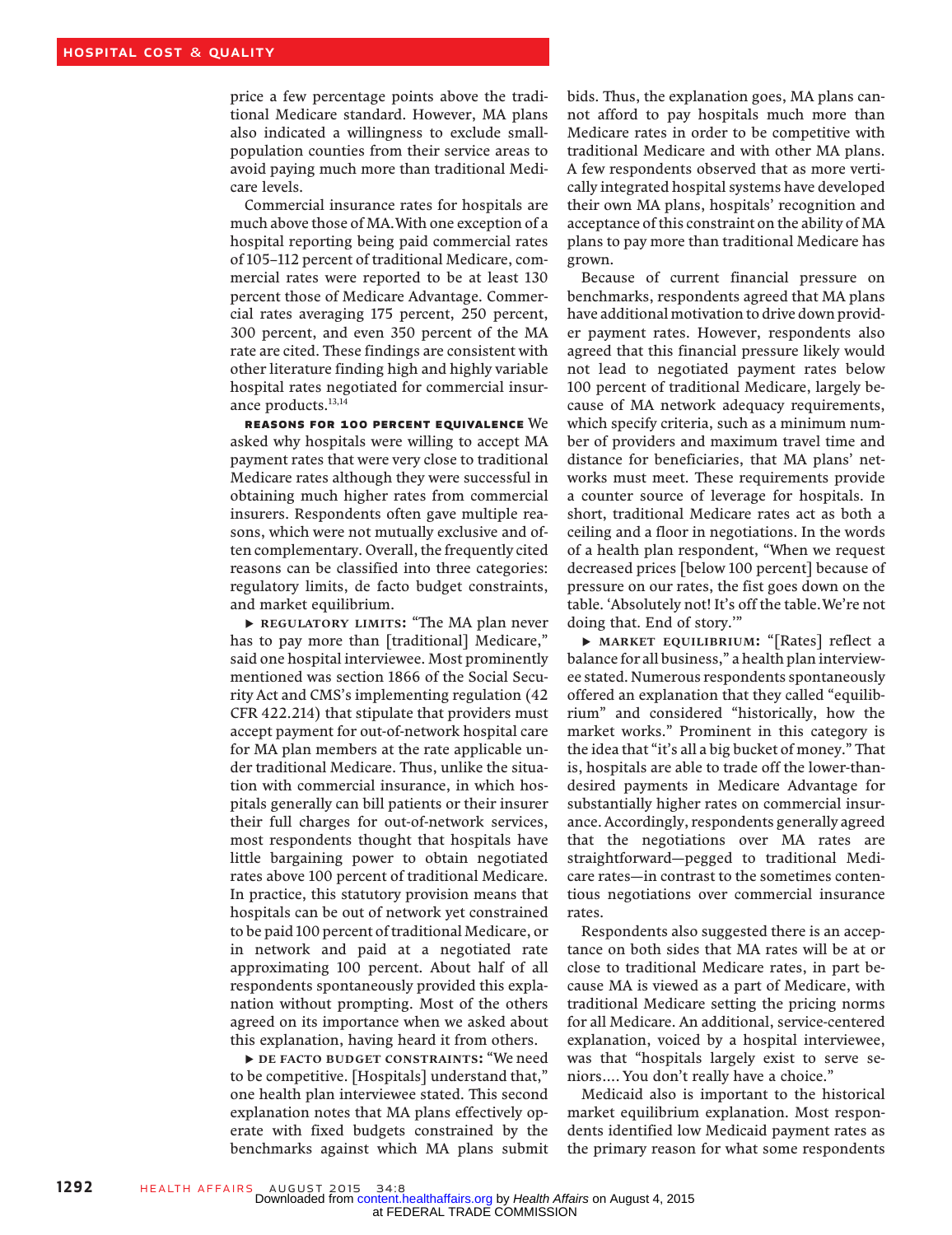call "cost shifting," although a more precise term might be "price discrimination." We heard from a number of hospital respondents that Medicaid pays far below costs. Hospital respondents estimated Medicaid payment rates were mostly in the 70 percent of Medicare range for hospitals that did not receive other payments through Medicaid such as the disproportionate-share hospital payment that goes to hospitals with a high percentage of patients who are on Medicaid or uninsured. The range includes well-known state-by-state variation.<sup>15</sup> Hospital respondents think that Medicare pays close to their costs for inpatient care and somewhat below costs for outpatient care, so commercial insurance has to make up for the Medicaid loss, for uncompensated care, and for Medicare's marginally low payments. In essence, those espousing this notion of market equilibrium explain that hospitals can accept MA payments at traditional Medicare levels as long as there is the safety valve of substantially higher prices on commercial insurance as a cushion.

Contract Negotiations Negotiations between hospitals and health plans over MA contracts most often take place as part of negotiations over the full range of health insurance products, including commercial insurance. For some hospitals the negotiations over MA, commercial, and Medicaid-managed care products are done separately. However, even then, often the same individuals are involved, and negotiators are "mindful" of the rates negotiated for the other products.

A few respondents noted that in MA contract negotiations, MA-specific issues might involve quality incentives associated with the MA star ratings of health plan quality and service and diagnosis coding on claims. (Diagnosis coding determines risk-adjustment scores.) Since both star-rating and risk-adjustment calculations depend on data from providers, contracts can include incentives for more complete data submissions, resulting in payment of slightly more than 100 percent of traditional Medicare.

Hospital systems predominantly negotiate as a system on behalf of all the system's constituent hospitals at once, instead of hospital by hospital. Respondents agreed that this approach increases hospitals' negotiating leverage in commercial insurance negotiations but to a much lesser degree in MA negotiations—perhaps achieving rates at the higher end of the 1–5 percent above traditional Medicare rates window. For health plans with a broad geographic scope, including national insurers, MA negotiations typically are conducted regionally or locally, with central office oversight. Most MA contracts extend two to three years. But a few run up to ten

years or are "evergreen" (automatically renewed) with annual inflators and "material impact" language to open them up for renegotiation.

PAYMENT METHODS By far the most common payment method used in MA plans is traditional Medicare's diagnosis-related group (DRG) system, or MS-DRGs, for inpatients and traditional Medicare's ambulatory payment classification for hospital outpatients. For the most part, the MA plan's payments fully follow traditional Medicare's, having the same adjustments—for example, for area wage index and graduate medical education. In some cases, the payments are administered by a third-party vendor following the instructions of the Medicare administrative contractors, which are private organizations that carry out administrative responsibilities, including paying claims to providers, for traditional Medicare, because the MA plan itself does not have the computational systems needed to replicate the full complexity of the traditional Medicare payment system. However, some MA DRG payment systems do not include all of the traditional Medicare refinements. Indeed, we heard some hospital complaints that while their contracts call for payment at Medicare levels, some MA plans do not provide the detailed payment adjustments required, thus sometimes paying marginally below true traditional Medicare levels.

There are exceptions to the dominant pattern of using MS-DRGs and ambulatory payment classifications. Most importantly, a few respondents indicated that some health systems are paid a percentage of the total "premium" that the MA plans receive from Medicare. In the relatively few percentage-of-premium instances in our sample, the per member per month MA plan payments are roughly the payments traditional Medicare would generate. This occurs because the MA payments to plans are based on the costs enrollees would be expected to generate if they enrolled in traditional Medicare. However, by their nature, per member per month payments can produce allocations that produce price equivalents deviating somewhat from the traditional Medicare levels. For example, if MA plans succeed in curbing use in part by placing providers at risk, the traditional Medicare price equivalent in effect would be higher than what traditional Medicare pays. We also found recent occasional inclusion of risk sharing and shared-savings arrangements on top of traditional Medicare-based DRG payments.

A few MA plans prefer to pay using per diems instead of DRGs because of comparatively short lengths-of-stay, such as in California, or because the MA plan has in place what it considers a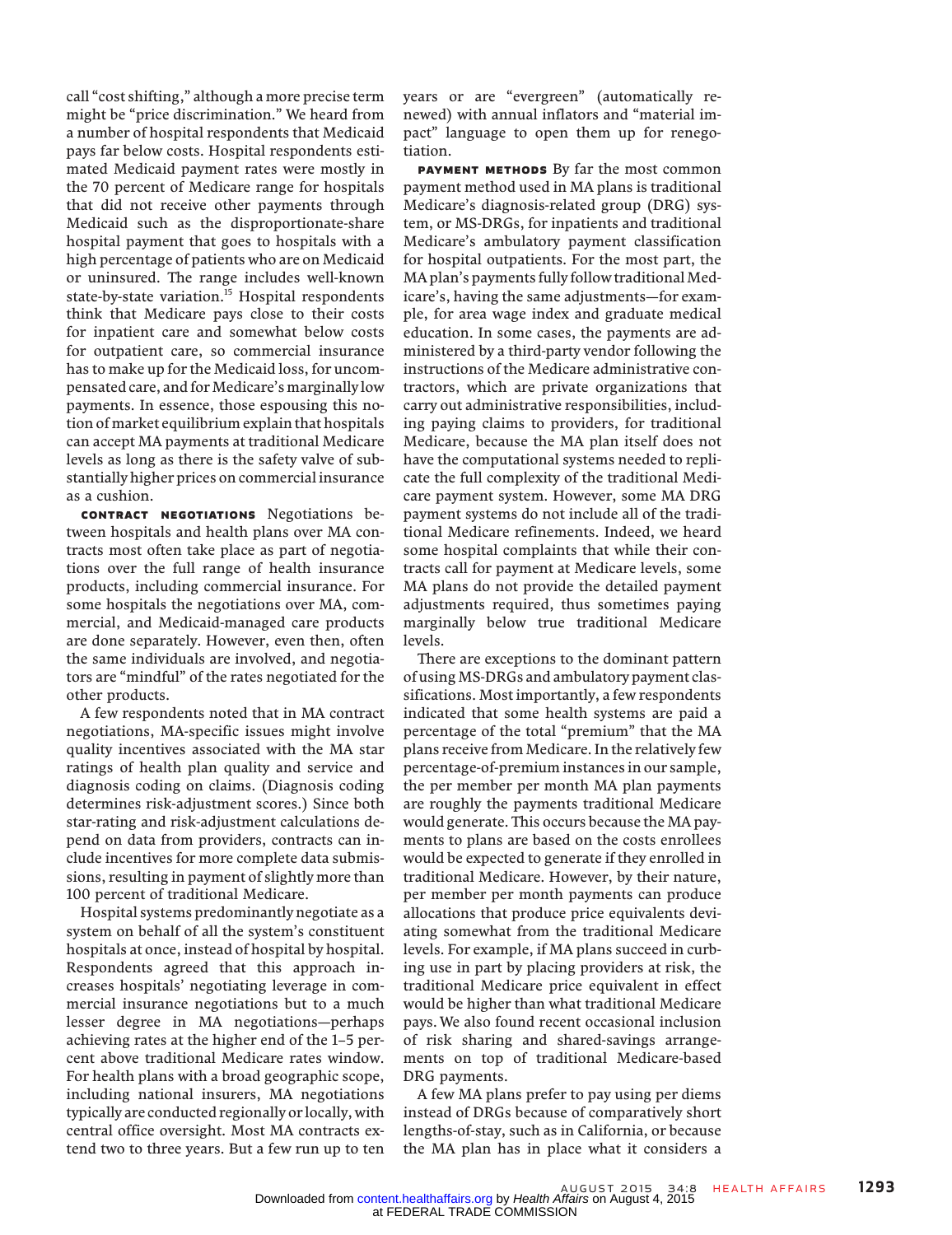strong approach, using transitions-of-care programs, to promote early discharge, thereby reducing lengths-of-stay. In these cases, the MA plans want to avoid paying DRGs, which are based on national lengths-of-stay data, because using DRGs would result in excessive payments.

WHEN IS 100 PERCENT NOT 100 PERCENT?  $\rm A$ number of hospital respondents on their own raised concerns that are captured well in this comment from one respondent: "From an economic perspective, MA rates are even below traditional Medicare rates." The cited reasons include the following: Medicare Advantage more frequently than traditional Medicare rejects payment for stays on the grounds that the stays are not medically necessary; Medicare Advantage more frequently than traditional Medicare downgrades stays to "observational" status, with payment at lower outpatient hospital rates; Medicare Advantage requires hospitals to incur increased administrative expenses because of the separate information requirements of each separate MA plan, compared to the unitary requirements of traditional Medicare; MA plans do better prehospital screening and prior authorization than traditional Medicare to limit hospitalizations—thus, within any DRG category, MA inpatients are sicker than traditional Medicare patients and require more resources; the costs of collection from patient cost-sharing obligations are higher in Medicare Advantage; often there is no "back end" reconciliation such as traditional Medicare conducts, providing additional payments for bad debt, graduate medical education, and disproportionate-share hospital payments; and traditional Medicare typically pays more promptly than MA plans.

Four of the ten hospital respondents raised these concerns on their own without prompting. We reemphasize that we did not have the opportunity to ask MA plan respondents or other hospital respondents to address these concerns.

Price Effect Of Narrow/Tiered Medicare Advantage Networks We asked respondents what they thought would be the effect on MA payment rates of substantially narrower networks than the mostly broad MA networks that now predominate. The consensus was that little change would result, as long as out-of-network prices are constrained as by current statute. Moreover, health plans and hospital systems saw the possibility of greater reliance on narrow networks in Medicare Advantage not primarily as a matter of price but mostly as related to quality and use. For example, a health plan respondent suggested, "[In MA], we would do [narrow networks] more on the clinical side. It's better care…. But on the commercial side, it's more about costs." A hospital respondent added, "In

MA, [narrow networks are] really not a cost game at all, [that is,] pricing. It's a utilization and site-of-care issue."

#### **Discussion**

Our study confirms earlier reports that Medicare Advantage plans and hospitals peg their MA payment rates not to commercial insurance rates but instead to rates used by traditional Medicare. In some cases, rates are exactly the same as the rates that Medicare administrative contractors would determine. In other cases, rates are slightly above or without a commitment to all of the traditional Medicare payment adjustments. We heard three predominant, complementary explanations for this payment equivalence: statutory provisions that constrain out-of-network payments to traditional Medicare rates, de facto budget constraints that MA plans face because of the need to compete with traditional Medicare and other MA plans, and a market equilibrium that permits relatively lower MA rates as long as commercial rates remain well above traditional Medicare rates. Market characteristics, such as market share enjoyed by health plans or hospitals, had little effect on the equivalence of MA hospital payment rates to rates in traditional Medicare.

We have more firmly established that MA plans do not face a significant price disadvantage compared to traditional Medicare for the largest component of their payments—hospital care. In economic terms, they may actually achieve prices lower than traditional Medicare prices.

Our findings suggest that letting MA plans benefit from traditional Medicare's administered pricing helps constrain MA plans' costs, thereby making MA a more advantageous option for Medicare beneficiaries. Indeed, the CBO recently concluded that maintaining the traditional Medicare program as a competing plan in the establishment of a premium support system for Medicare would boost federal savings partly because the rates that traditional Medicare pays providers would serve to hold down the rates paid by the competing private insurers—consistent with our findings.<sup>11</sup>

The CBO also argued that over time, premiumsupport restructuring would likely reduce the market share of traditional Medicare and as a result would boost the rates that private insurers would pay to providers, forcing them to raise their bids, which would lead to greater government contributions. In contrast, in our interviews we did not find evidence that MA market share affects the parties' basic agreement to use the traditional Medicare price standard as the price peg. Many of our respondents agreed with